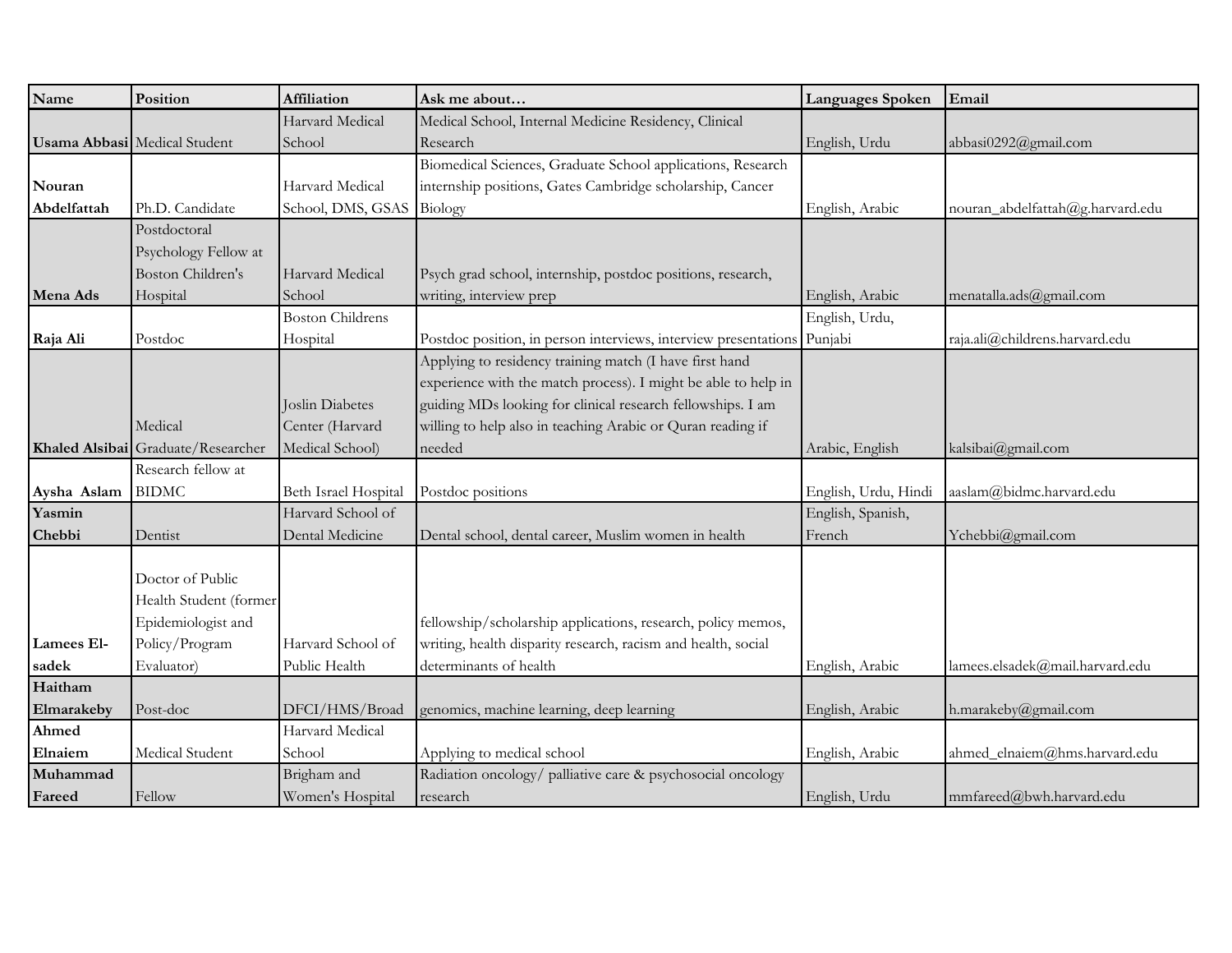| Name               | Position                      | Affiliation             | Ask me about                                                     | Languages Spoken     | Email                                              |
|--------------------|-------------------------------|-------------------------|------------------------------------------------------------------|----------------------|----------------------------------------------------|
|                    |                               | Brigham and             | Cardiovascular disease research, research vs. clinical medicine, |                      |                                                    |
| Zareen             |                               | Women's                 | obtaining additional degrees at the School of Public Health      |                      |                                                    |
| Farukhi            | Post doc                      | Hospital/Harvard        | and any life advice regarding living in Boston                   | English, Urdu        | zaf878@mail.harvard.edu                            |
|                    |                               |                         | Mentoring International medical graduates to apply for US        |                      |                                                    |
| Mohamad            | Internal Medicine             | Harvard Longwood        | residency, Helping non arabs in the language.                    |                      |                                                    |
| Hejazi             | Graduate Applicant            | Muslims                 |                                                                  | English, Arabic      | mhejazi@alfaisal.edu                               |
|                    |                               |                         | Med school applications, $CS$ + healthcare (training was in $CS$ |                      |                                                    |
| Zeshan             |                               | Harvard-MIT HST         | during undergrad + masters), anything related to machine         |                      |                                                    |
| Hussain            | Medical Student               | Medical School          | learning/AI                                                      | English, Urdu        | zeshan_hussain@hms.harvard.edu                     |
|                    |                               | Harvard Medical         | math, programming, biomedical informatics, probability,          |                      |                                                    |
| Salem Karani       | Masters student               | School                  | fitness, entrepreneurship                                        | English              | salem_karani@hms.harvard.edu                       |
|                    |                               | <b>Boston Childrens</b> | Postdoc/Industry positions in Medical Imaging,                   |                      |                                                    |
| Shadab Khan        | Research Fellow               | Hospital                | Computational Sciences                                           | English, Hindi       | skhan.shadab@gmail.com                             |
| Mudasir            |                               |                         |                                                                  |                      |                                                    |
| Khanday            | Research Fellow               | Beth Israel Hospital    | Getting post-doc positions                                       | English, Urdu        | mudasirkhanday@gmail.com                           |
| Adham              |                               | <b>Joslin Diabetes</b>  |                                                                  |                      |                                                    |
| Mottalib           | Postdocrotal fellow           | Center                  | Clinical research                                                | English, Arabic      | adham.mottalib@gmail.com                           |
|                    |                               | Harvard School of       |                                                                  |                      |                                                    |
| <b>Usman Munir</b> | Doctoral student              | Public Health           | Getting into doctoral programs, health policy, global health     | English, Urdu, Hindi | umunir01@gmail.com                                 |
| Rameez             |                               | Harvard Combined        | Residency, surgery, research, global surgery, New to Boston      |                      |                                                    |
| Qudsi              | Resident                      | Ortho Resident          | activities                                                       | English              | qudsi@post.harvard.edu                             |
|                    |                               | Massachusetts           | Adjusting to Boston; gap year opportunities before grad/med      | English, Urdu,       |                                                    |
| Wali Sabuhi        | Research Engineer             | General Hospital        | school                                                           | Spanish              | wsabuhi@mgh.harvard.edu                            |
|                    |                               | Harvard Medical         |                                                                  | English, Urdu,       |                                                    |
|                    | Haziq Siddiqi Medical Student | School                  | Medical school admissions                                        | Spanish              | haziq_siddiqi@hms.harvard.edu                      |
|                    | Medical                       |                         |                                                                  |                      |                                                    |
|                    | Director/Assistant            |                         |                                                                  |                      |                                                    |
|                    | Professor of                  | EMD Serono/Tufts        |                                                                  |                      |                                                    |
| Sana Syed          | Neurology                     | University              | Career counseling, Public health, Medicine related issues        |                      | English, Urdu, Arabic   sana.syed@mail.harvard.edu |